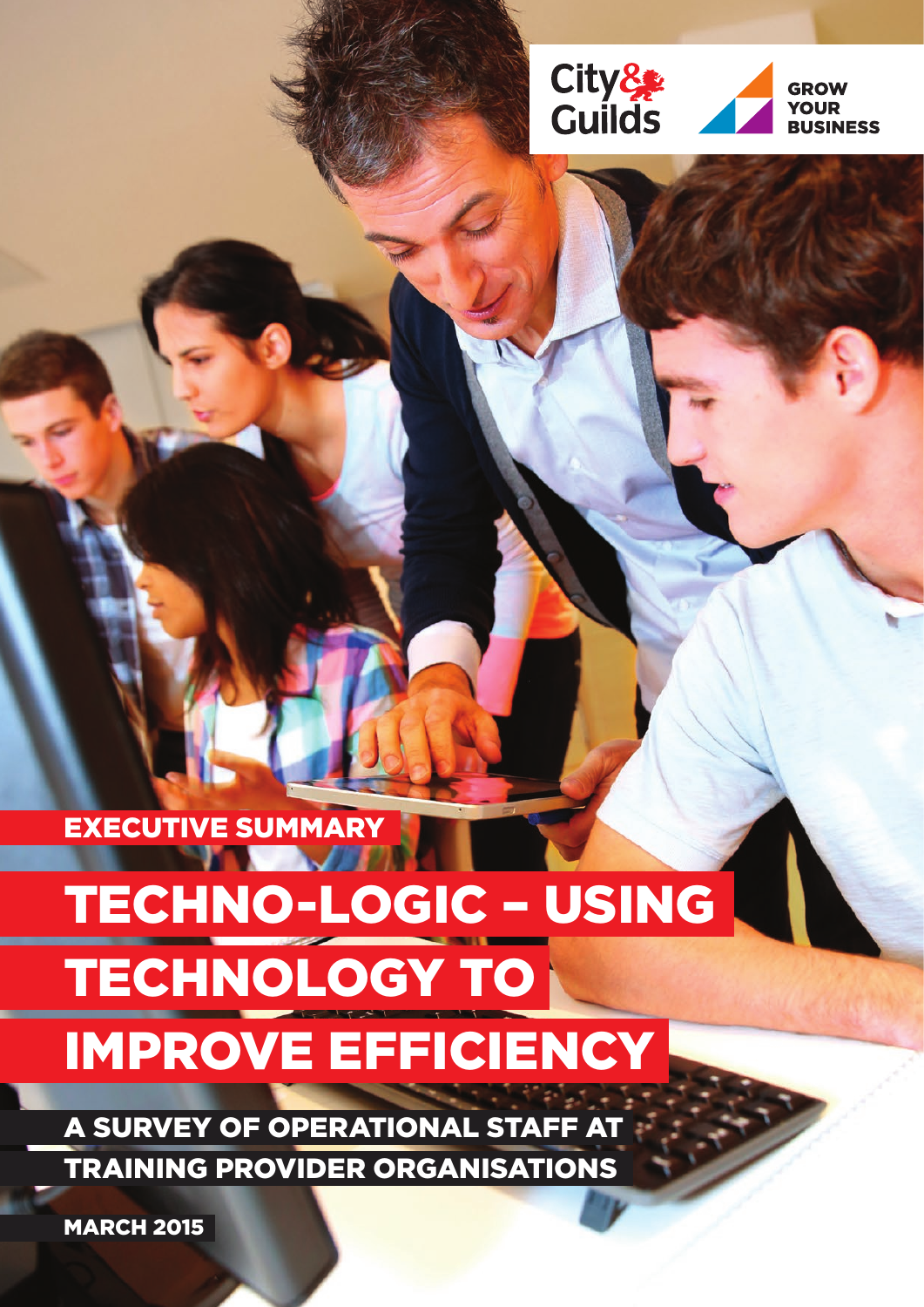## INTRODUCTION

City & Guilds conducted a survey with 118 operational staff at independent training providers and workbased-learning units within FE Colleges, also referred to in this report as training provider organisations, to try to understand more about three key areas:

- The current issues faced by operational staff
- The extent to which existing digital support is helping to overcome some of those issues
- How that support is perceived by those who use it

The research is intended to help training provider organisations develop effective digital strategies and to inform the development of City & Guilds' Grow Your Business offer.



## DAY-TO-DAY ISSUES

The most common issues faced day-to-day by staff were identified as:

The pressure to make financial savings 46% The pressure to make financial sate of the way teaching, learning and assessment is delivered

Finding time for Continuing

46% Finding time for Continuing<br>Professional Development (CPD)

Having access to 37% Having access to

Having access to the 36% Having access to

Out of all of these, financial pressures were recognised as having the biggest impact, but the collective impact of all of these issues was on the ability of staff to deliver quality to their students.

It is clear from the survey that time is very squeezed across the week, and staff can struggle to find time to prepare fully for lessons by researching the latest resources, and for CPD.

As such, it was felt that having better access to digital resources would be the biggest advantage of external digital support, as this would reduce the amount of time staff were forced to make or look for their own, and just help them feel they can focus on what is important.

This is something that can be addressed by platforms such as e-portfolios and e-learning tools. Furthermore they could also help tackle some of the other issues identified.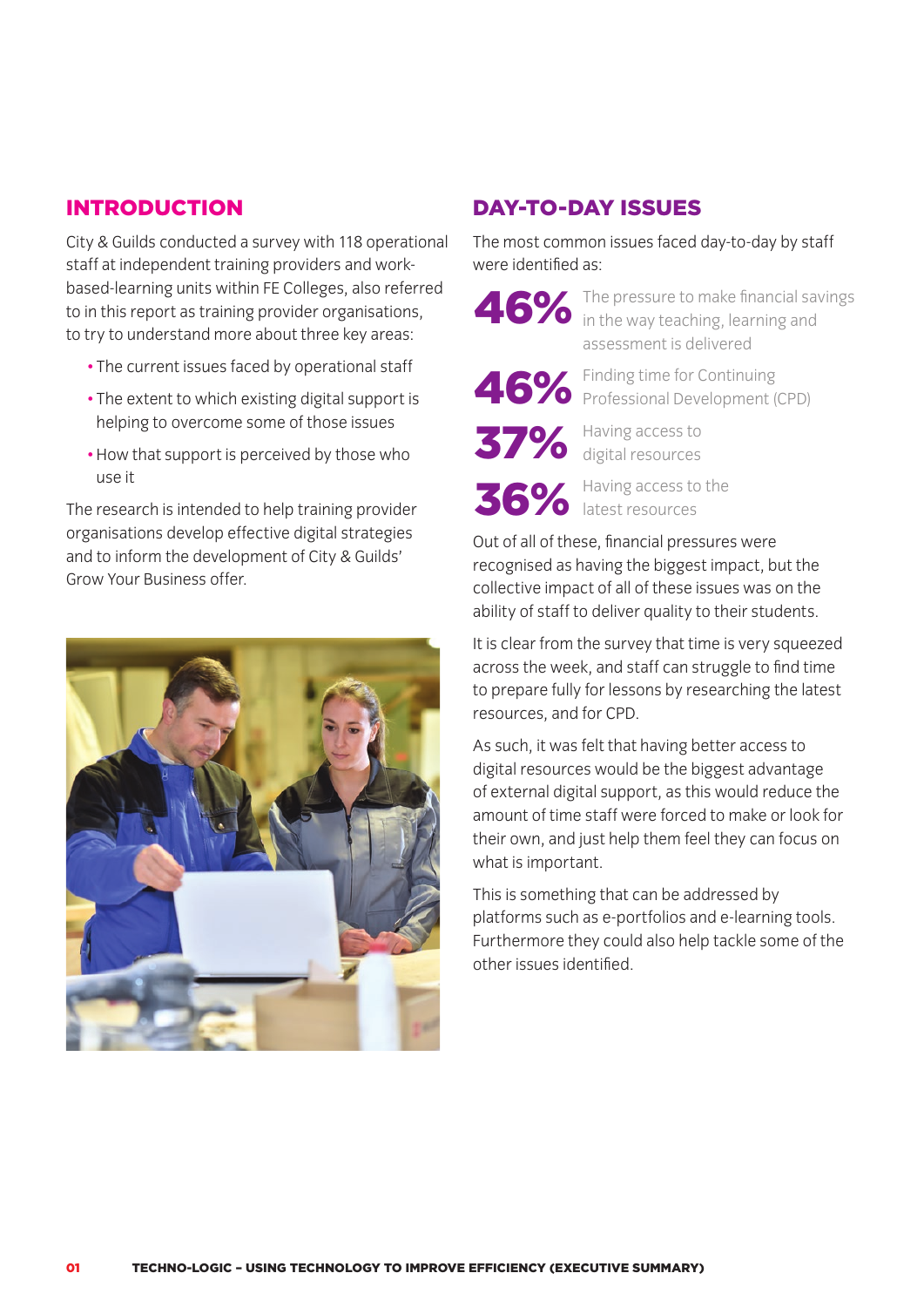# E-PORTFOLIOS

Overall, e-portfolios were viewed very positively by those who had used them. The key benefits were seen as:

Allowing greater visibility of **80%** Allowing greater visibility of **88%** 

Allowing tutors to work in more 69% Allowing tutors to work in more 72%

Improving quality **62%** Improving quality<br> **62%** assurance

Receiving real-time France Constanting real-time<br>
France Constant Construction of the Constant Construction of the Construction of the Construction of the Const<br>
Those who us

Encouraging greater learner 60% Encouraging

Those who used an e-portfolio also demonstrated a greater appetite for more digital support, being almost twice as likely to request this. Significantly, they were also far less likely to feel that financial pressures were the most important issue they faced, suggesting that introducing an e-portfolio system could go some way to alleviate this pressure within departments.

The drawbacks to using e-portfolios were identified as:

Being reliant on the internet/network connection **83%** Being reliant on the The Rey draw<br>
FEO Time needed for training on how to

Time needed for training on how to use it effectively 51% Time needed for training on how to<br>use it effectively<br>and the consistent usage across staff/

Inconsistent usage across staff/ departments 34% Inconsistent usage across staff/<br>This underlines the already known issue around

This underlines the already known issue around ensuring consistent access to digital resources – including internet connection – across the sector. Although, interestingly, 69% of respondents argued that one of the benefits of an e-portfolio was that it allows tutors to work in more places, including offline. This may not be so surprising though when you consider the rise in popularity of mobile apps. It also highlights an opportunity to offer packages with full training to help staff implement usage effectively.

# E-LEARNING

Like e-portfolios, e-learning was also viewed very positively and the key benefits were seen to be:



Makes training more accessible to students

learning Encourages learner

Encourages independent

Helps bring training to life

participation

Those who used e-learning tools were also less likely to highlight lack of access to the latest resources and financial pressures as key day-to-day issues, indicating that these tools may go some way to alleviate these issues.

However, there were some areas where e-learning tools were polarising, notably in relation to improving communication with students and improving creativity through online sharing. This indicates that the context to usage is important here, and underlines the significance of making sure that e-learning tools are used as a complement to other forms of learning, such as face-to-face.

The key drawbacks identified were:

Being reliant on the internet/network connection

Not enough contact with students

Time needed for training on how to

use it effectively

This again highlights the ongoing issue of ensuring consistent access to digital resources and namely the internet across the sector.